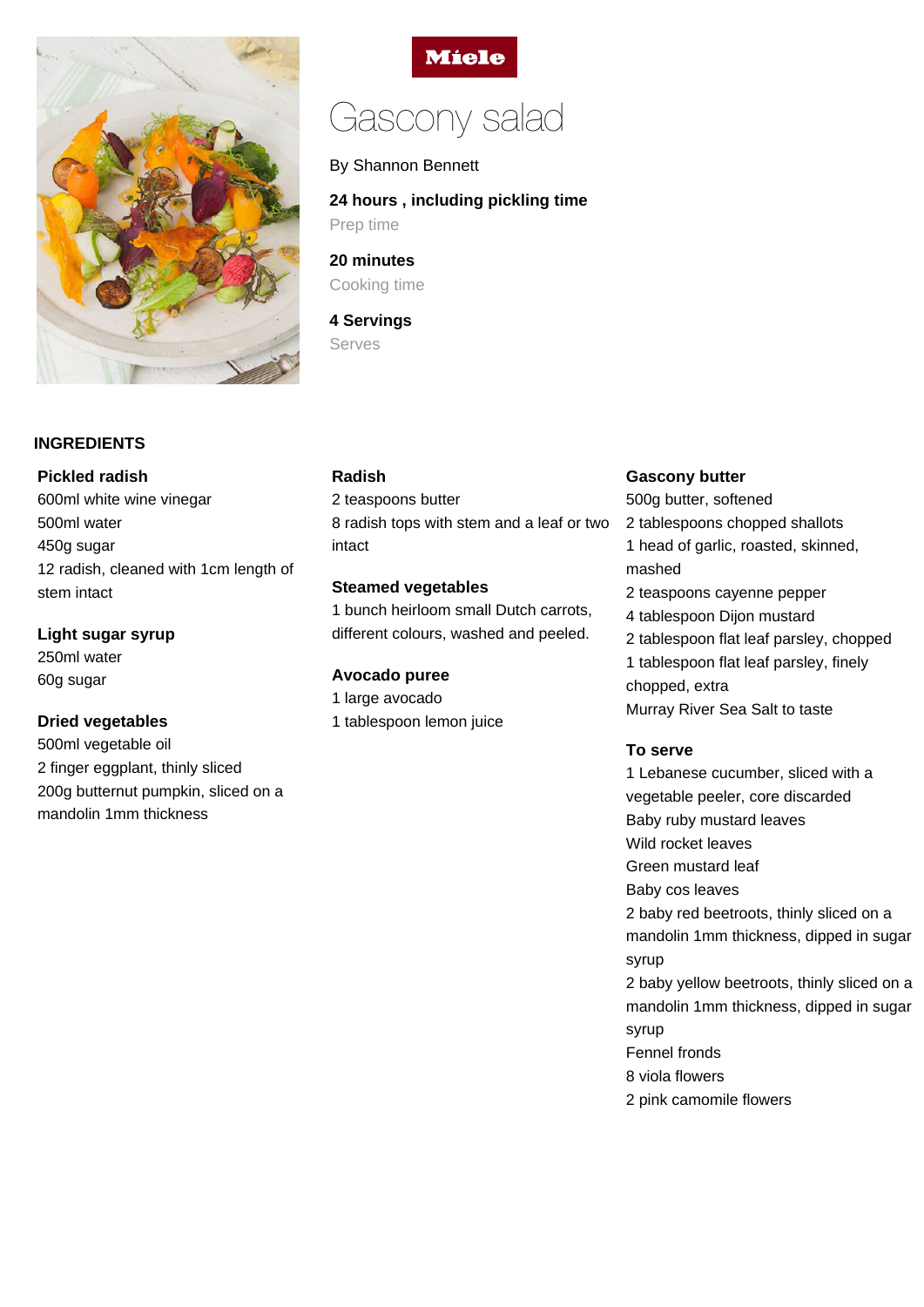# **METHOD**

#### **Pickled radish**

1. Place vinegar, water and sugar in a pan on medium heat, Induction setting 6. Cook, stirring, until the sugar has dissolved. Increase heat to high, Induction setting 9 and boil for 1 minute. Remove from heat and add the radish. Pour into a jar and seal for 24 hours.

## **Sugar syrup**

1. Heat the sugar and water together in a pan on medium heat, Induction setting 6, until the sugar has dissolved. Increase heat to high, Induction setting 9. Bring to the boil and cook for 3 minutes. Remove from heat and set aside to cool.

## **Dried vegetables**

1. Using a food thermometer, heat the oil to 170°C in the wok on medium-high heat, Induction setting 7-8. Cook eggplant slices in hot oil until lightly golden, drain on paper towel. Repeat the process for the pumpkin. Place eggplant and pumpkin slices on a paper towel lined baking tray on Drying function at 90°C for 1 hour or until crisp.

#### **Radish**

1. Heat 2 teaspoons of butter in a small frying pan on medium heat, Induction setting 6. Sauté the radish tops for 2 minutes. Place in oven with other dried vegetables.

#### **Steamed vegetables**

1. Place a solid tray on shelf position 1. Place carrots on a perforated tray on shelf position 2 and Steam at 100°C for 3 minutes, cool.

#### **Avocado puree**

1. Process the avocado pulp and lemon juice together until smooth. Place in a sealed piping bag until required.

# **Gascony butter**

- 1. Place the butter in a bowl of an electric mixer fitted with a paddle and beat until pale and creamy.
- 2. Gradually beat in the remaining ingredients.
- 3. Place the butter mixture in a small pan on medium heat, Induction setting 5-6, cook, stirring constantly for approximately 4 minutes or until the shallot has softened. Keep warm on Induction setting 1 while plating up.

#### **To serve**

- 1. Pipe 7 mounds of avocado puree around each plate.
- 2. Roll 4 cucumber slices and place randomly on top of 4 avocado mounds.
- 3. Place 3 carrots on each plate. Add a couple of pickled radish together with some dried eggplant and pumpkin. Place salad leaves randomly around each plate on top of the vegetables.
- 4. Stand the dipped beetroot slices around the plate.
- 5. Top with a few fennel fronds and edible flowers.
- 6. Add extra parsley to the gascony butter, stir through.
- 7. Drizzle a little gascony butter around the plate and serve immediately.